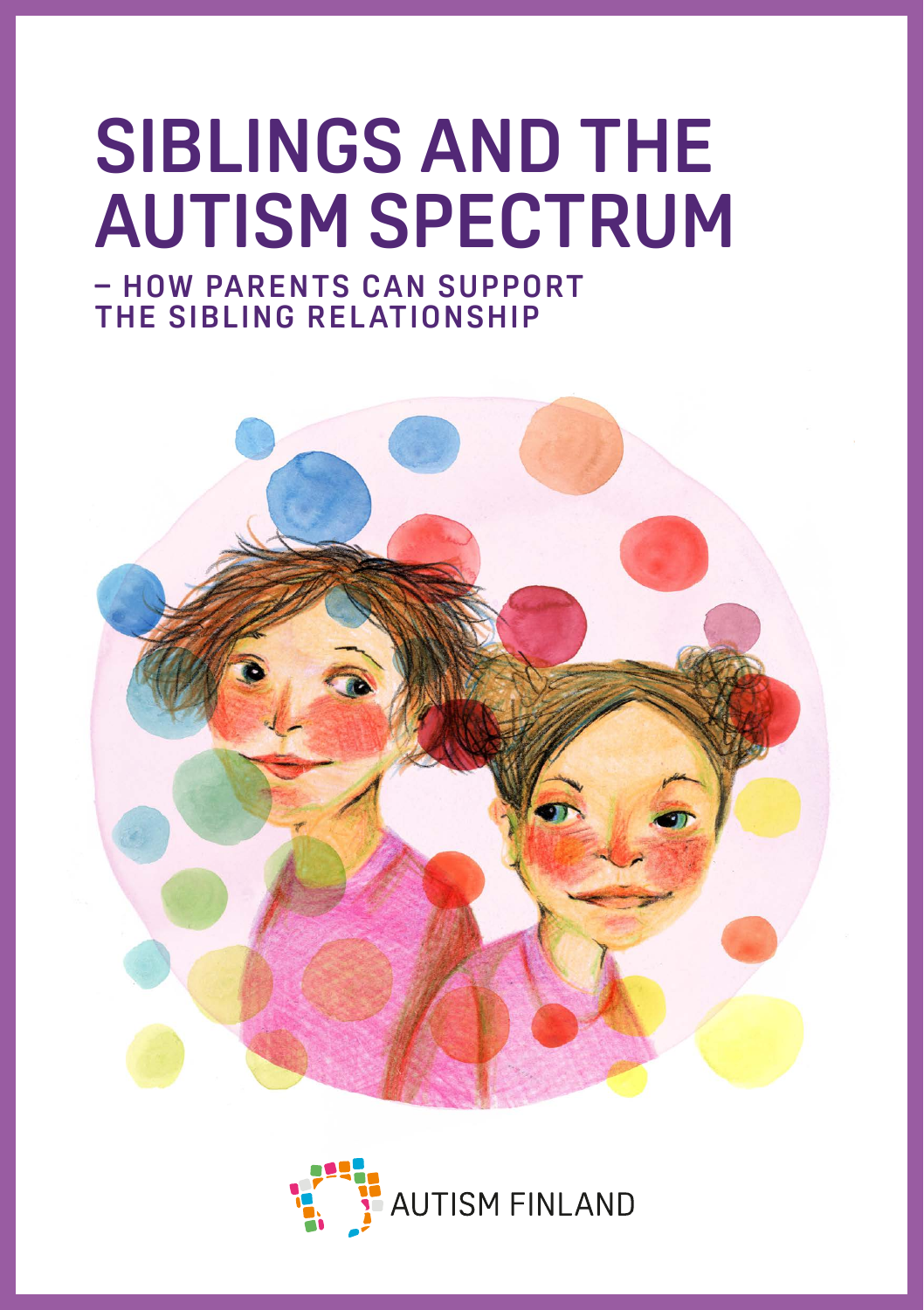

In a family with children one or more of them may be on the autism spectrum. Managing the daily life of a child with special needs may be highly demanding for parents. Siblings may experience feelings of injustice, especially if the child on the autism spectrum needs a lot of support. All of your children are unique and amazing. It is important to acknowledge the good qualities in each of them and also emphasize them to their siblings.

The sibling relationship is one of the longest relationships in life. Maintaining the relationship requires guidance and support from the start. Parents should consider the needs of all siblings when maintaining the relationship. When the child is diagnosed with autism spectrum disorder (ASD), it often leads to many emotions in parents and siblings. They may experience confusion, frustration and even feelings of loss. Children may have to deal with these emotions before their coping mechanisms have fully developed. It is important to remember that all the emotions felt by family members are acceptable.

*"* My brother never lies!"

*"* The greatest things are probably his distinctive way of joking and his persevering attitude."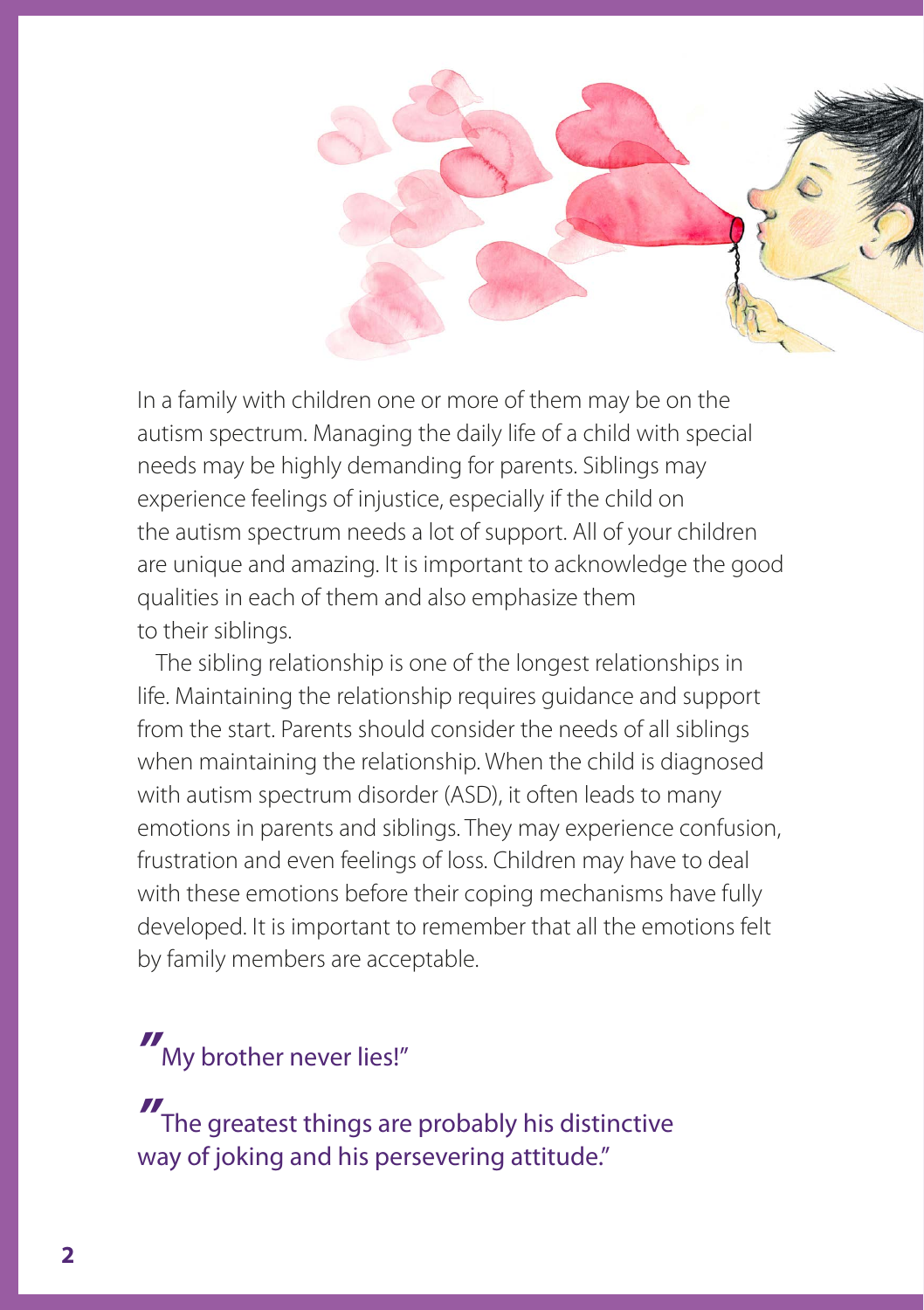## **PROVIDE INFORMATION ABOUT THE AUTISM SPECTRUM**

## **• WHY THIS IS IMPORTANT?**

It may be tough for parents to talk about the autism spectrum. Children ask a lot of "why" questions. Be prepared to discuss what the autism spectrum means. The characteristics of individuals on the spectrum are highly unique, which is why it is important for the sibling to know how they manifest in his/her brother or sister. Information alleviates any fears and guilt the child may be feeling.

## **• WHEN IS THE RIGHT TIME TO TALK ABOUT IT?**

There is no perfect time to talk about the autism spectrum with the other children. However, you should usually start quite early and gradually provide more information. Take the child's age and level of development into account in your conversations.

*"* I got support and information mainly from my parents. I also looked up information on the internet and found it useful. I would have wanted more support from outside my family as well, for example from school's social workers or other support persons."

## **• HOW SHOULD I TALK ABOUT IT?**

Children often want to know why a person behaves or acts a certain way. Try to explain the reasons and purposes behind the behaviour. For instance, if the sibling on the autism spectrum has a certain habit of stimming (for example claps their hands, rocks back and forth, repeats words), explain why they do it.

You can compare how the siblings behave in similar situations. When one gets excited and starts to chatter, the other may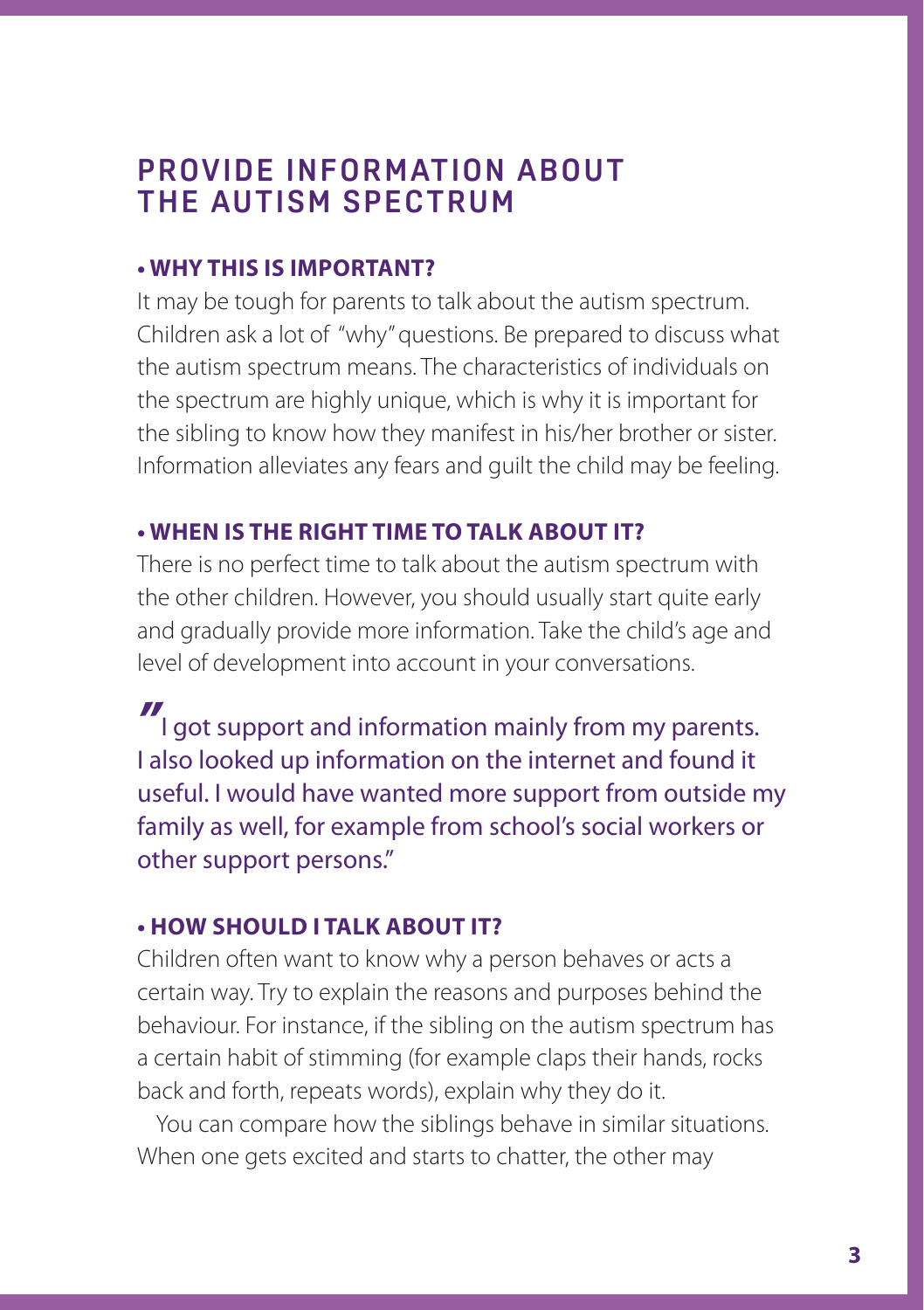express excitement by jumping up and down. Keep your explanations age-appropriate and link them to everyday situations.

Keep in mind that your children are constantly observing and interpreting what you do. If your children notice you showing compassion despite difficult situations, they will most likely follow your example.

The way you explain the behaviour of your autistic child as a parent will also affect how the siblings will talk about it with their friends and what they will say. If you find talking about ASD challenging, you can ask a professional for help.

*"* My mom has always kept us siblings updated and I've grown up in an environment where I felt I could always ask about anything on my mind."

Reading tip: Autism: talking about a diagnosis. Written by Rachel Pike. Publisher: National Autistic Society

**4**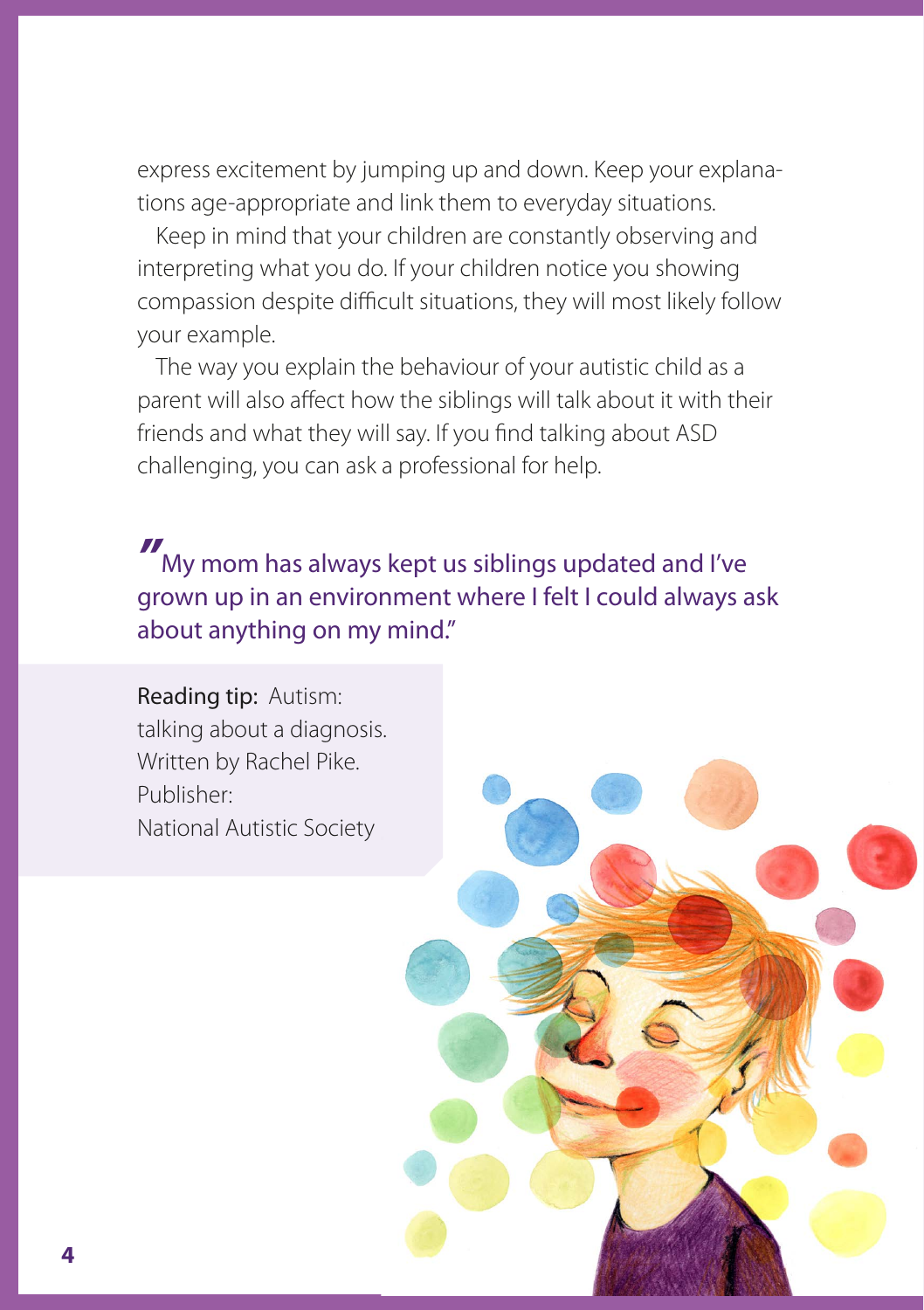# **FAMILY LIFE**

#### **• "NOT FAIR!"**

Children are often well aware of who has received more or less of something in the family. Feelings of injustice may be stronger in families with a child on the autism spectrum. Their siblings may feel that certain special arrangements are unfair and unreasonable.

Listening to music, turning on the lights or inviting friends over may not be allowed because these things increase the stress level of the sibling with ASD. It may be hard for the other siblings to accept these demands, even if they understand the reasons behind them.

There may also be different household rules for different children, for example relating to screen time or chores. It is important to address any feelings of frustration whenever they emerge. You should also try to maintain a sense of fairness. Each child can be responsible for a chore.

It is important for children to hear often that they are just as important and loved as their sibling. You can, for example, explain what the therapy sessions of their autistic sibling involve and how the therapy is helping them. You can also say that the sessions may not be as nice and easy as they seem, they require hard work.

*"* Following the routines strictly would sometimes make me absolutely furious: when I was young, I couldn't understand for instance why the ceiling light could not be switched on or why I couldn't listen to music"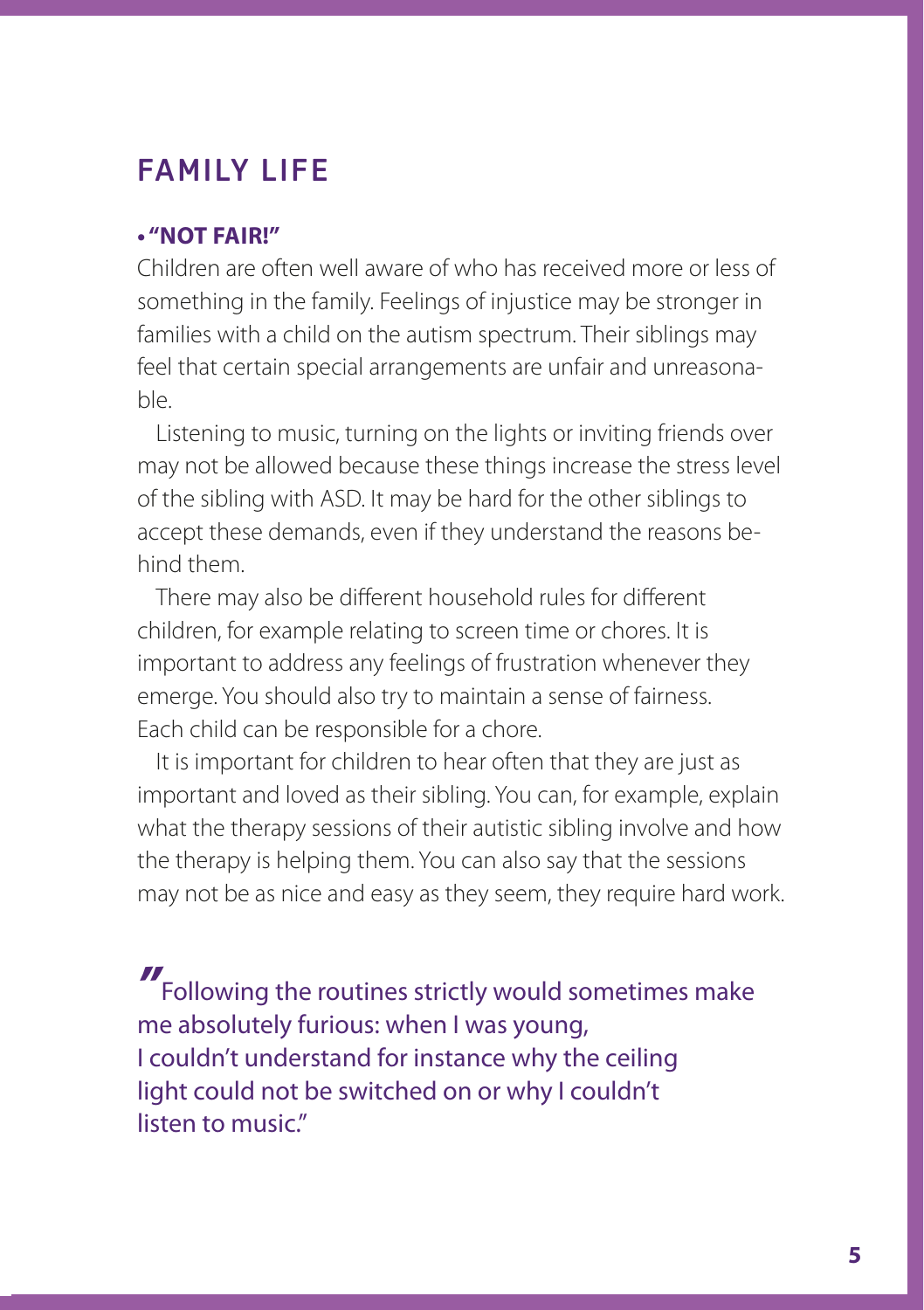## **• DIVIDING ATTENTION AS A PARENT**

The children may feel like one of the siblings is getting more attention than the others. This is also often the case, because the sibling with ASD may need intensive support. Remember that even small actions and acknowledgements are extremely important. If possible, spend one-on-one time with each of your children, even for a brief moment every day. This moment can be, for instance, you taking the child to their hobby, allowing you to catch up on things without interruptions.

*"* I felt a lot of jealousy. It felt like I had to grow up on my own, because by sibling needed all the energy my parents had. There were not many one-on-one moments with my parents, because my sibling needed constant supervision."

#### **• THE ATTITUDES OF SIBLINGS VARY**

Every child experiences their sibling with ASD differently. There are many factors for example gender and age difference that play a part in that experience.

Younger children often mimic the behaviour of older siblings. If an older sibling is on the autism spectrum, it may be challenging to explain why a certain behaviour is acceptable for them, but not for others.

As a parent, try to avoid making assumptions of how you think the siblings should behave together and feel about each other. While one of your children may be overwhelmingly attentive and caring, the other may not necessarily show any particular interest towards their sibling.

*"* I felt all the things that siblings usually feel! Irritation, anger, love, fear, protectiveness, tiredness, looking out for my brother and myself."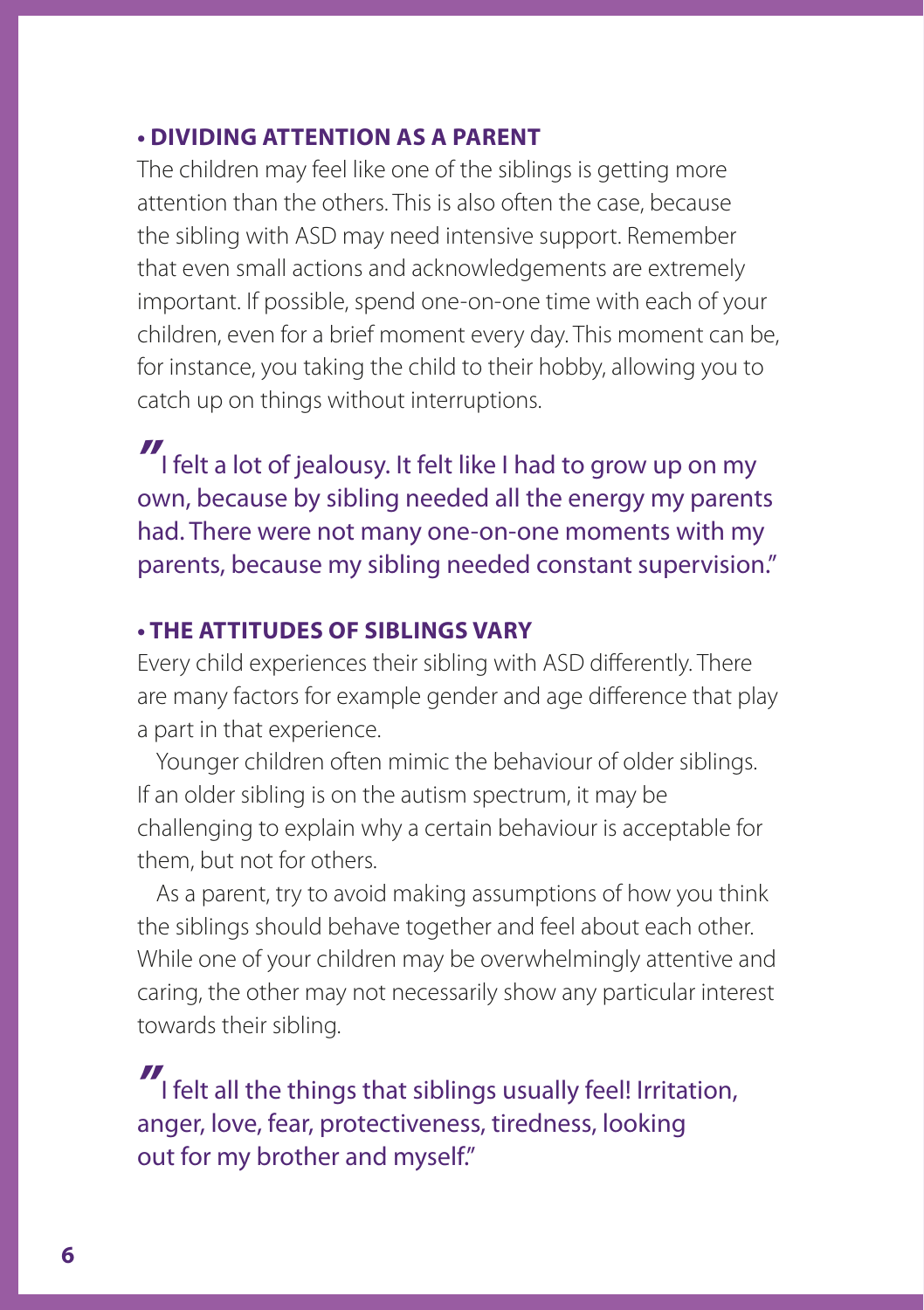

# **C H A L L E N G E S**

#### **• MIXED EMOTIONS**

Families go through different emotions. All feelings are acceptable for children, both the negative and the positive ones. Children can also experience mixed emotions.

Sometimes the other children in the family can feel embarrassed about the unusual behaviour outside home. They may also feel guilty of being embarrassed. Listen to and help your children to deal with all their emotions.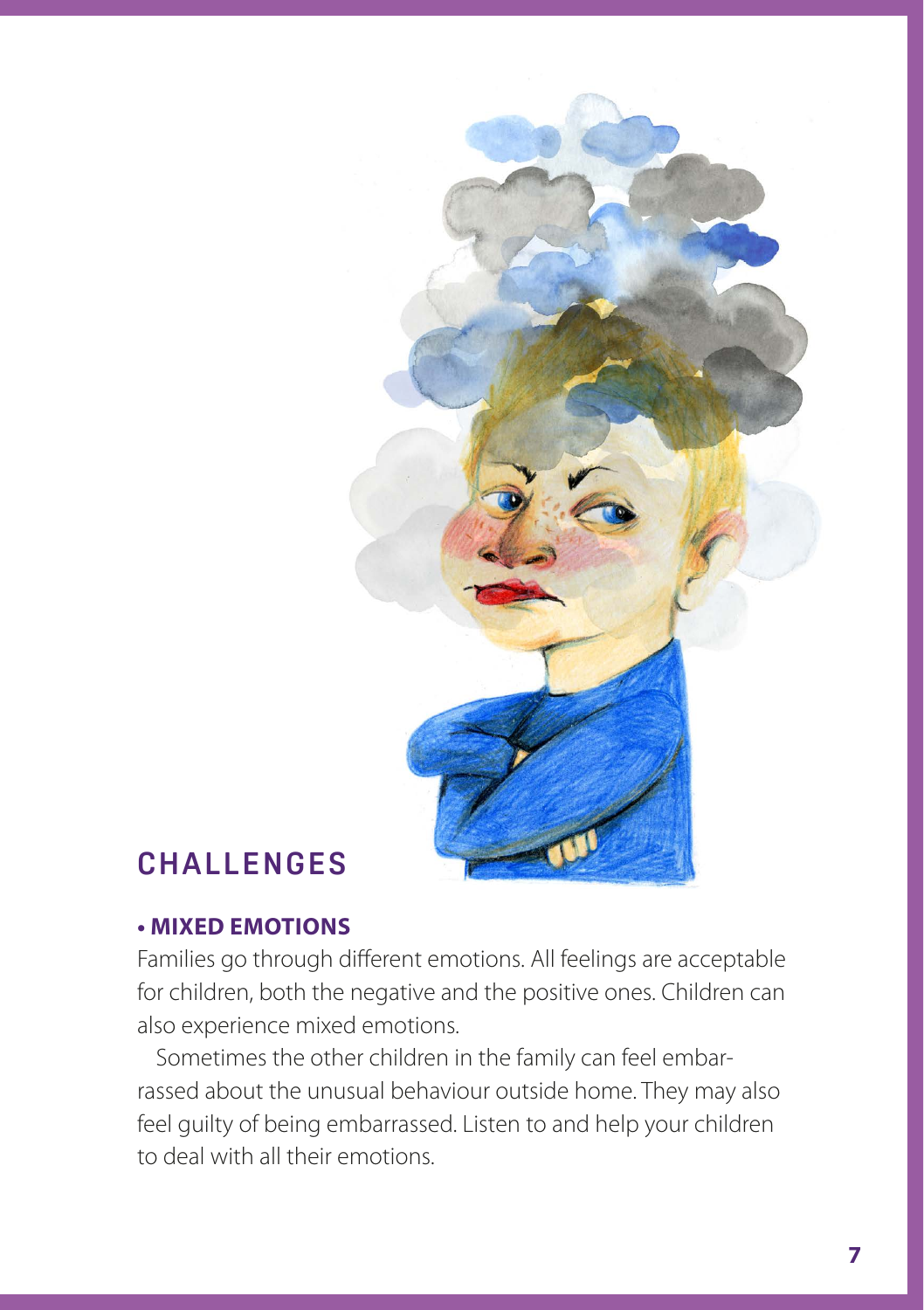Brace yourself for fierce outbursts, such as "I hate my brother!" or "I wish I didn't have a sister!" Also tell them that all siblings sometimes have a hard time getting along. Encourage the sibling to talk about their feelings. Teach them also to respect everyone. Every person is different, and everyone has strengths and good qualities.

A special sibling relationship often has some positive effects. Having a sibling on the autism spectrum can teach one patience and independence. The acceptance of diversity is likely to stay strong throughout life.

*"* I felt mostly love towards my sibling, just like I felt towards my other sibling. But I've also felt shame and bitterness and a kind of "why me" feeling. And because of these negative feelings I've felt like I'm an absolutely horrible sibling and person, so I haven't really wanted to talk to my parents about it. The other thing is that I haven't wanted to "burden" my parents with my personal worries because they've had a tough, hard time even without my worries. Perhaps I'm suffering from similar emotional dams even now as an adult."

#### **• CHALLENGING BEHAVIOUR**

The boundaries of integrity may become blurred in families with a member on the autism spectrum, if the sibling with ASD behaves in a challenging way. The other siblings may experience feelings of anger, confusion and fear if they see or experience violence in the family.

The other siblings may also ask why their sibling gets away with such behaviour. Explain the reasons for the behaviour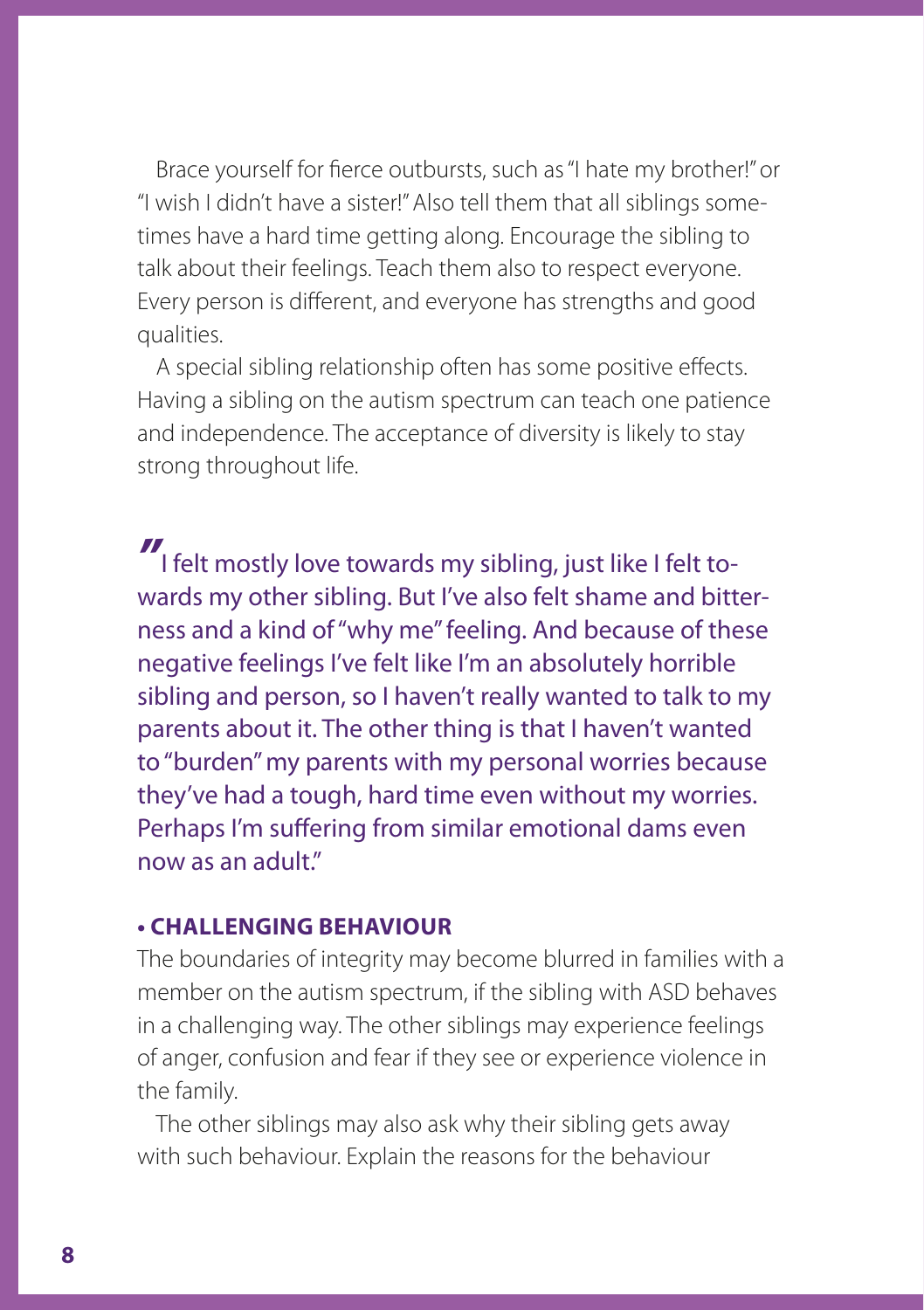(for example pain, sensory overload, frustration). Tell the siblings that it is not easy for everyone to express themselves and say that the sibling with ASD feels bad about it.

It is important that you do not downplay the incidents and the experiences and feelings of your children. Also remember that safety is the first priority. Listen to the concerns your children have and tell them how you will try to resolve the situation. Nobody should feel unsafe in their home.

*"* My sibling's challenging behaviour at home has evoked feelings of sadness in me from when I was quite small. I've often thought about what my sibling is really feeling and if they're trying to tell us something with their behaviour. Challenging behaviour in public has caused some shame and feelings of humiliation."

#### **• CONCERNS ABOUT THE FUTURE**

As the children grow up, they will start to think about their future and their siblings' future. When the time and their age is appropriate, include the siblings in making plans for the future.

If your child on the autism spectrum will need supported housing services, listen to the other siblings' thoughts on the matter. As a parent, support your children's feelings and decisions and be open-minded towards the future. This will make your children to feel secure in terms of the future, regardless of the decisions they make. Acknowledge and accept that the siblings may have different needs and desires to engage in the life of the sibling with ASD who is learning to live independently. You may also have to come to terms with the fact that their thoughts are inconsistent with your plans.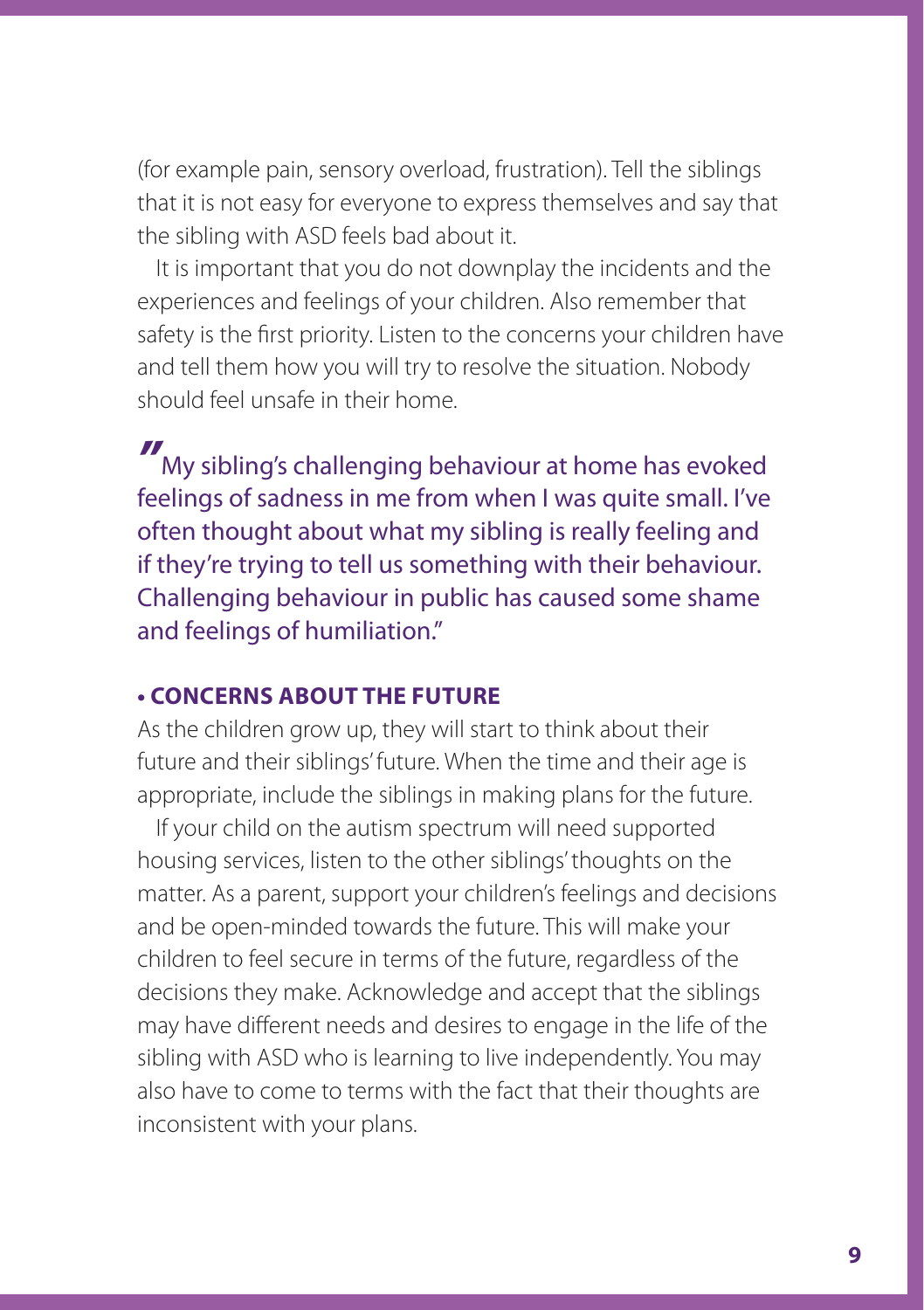# **SIBLING RELATIONSHIP**

#### **• GROWING UP TOGETHER**

Every sibling relationship is different. Sometimes autism makes it more difficult to build a positive sibling relationship. It may be challenging to cope with various interactive situations and unusual expressions of affection or find common interests.

The parents cannot force siblings to develop a better relationship, but they can help them connect and come up with things to do together. Would your children be interested, for example in geocaching or games played in different ways?

*"* The moments when we laughed together or acted out funny Moomin scenes were magical. All of his achievements in various things were also great moments, we rejoiced in them together."

#### **• TIME APART**

It is important for siblings to also have some time for themselves, take a break from each other.

Being a sibling can sometimes feel overwhelming. Many children benefit from peer support. You can ask about peer support for example from an autism association in your region. Children can also process their emotions and situations on adaptation training courses with others who are in a similar life situation.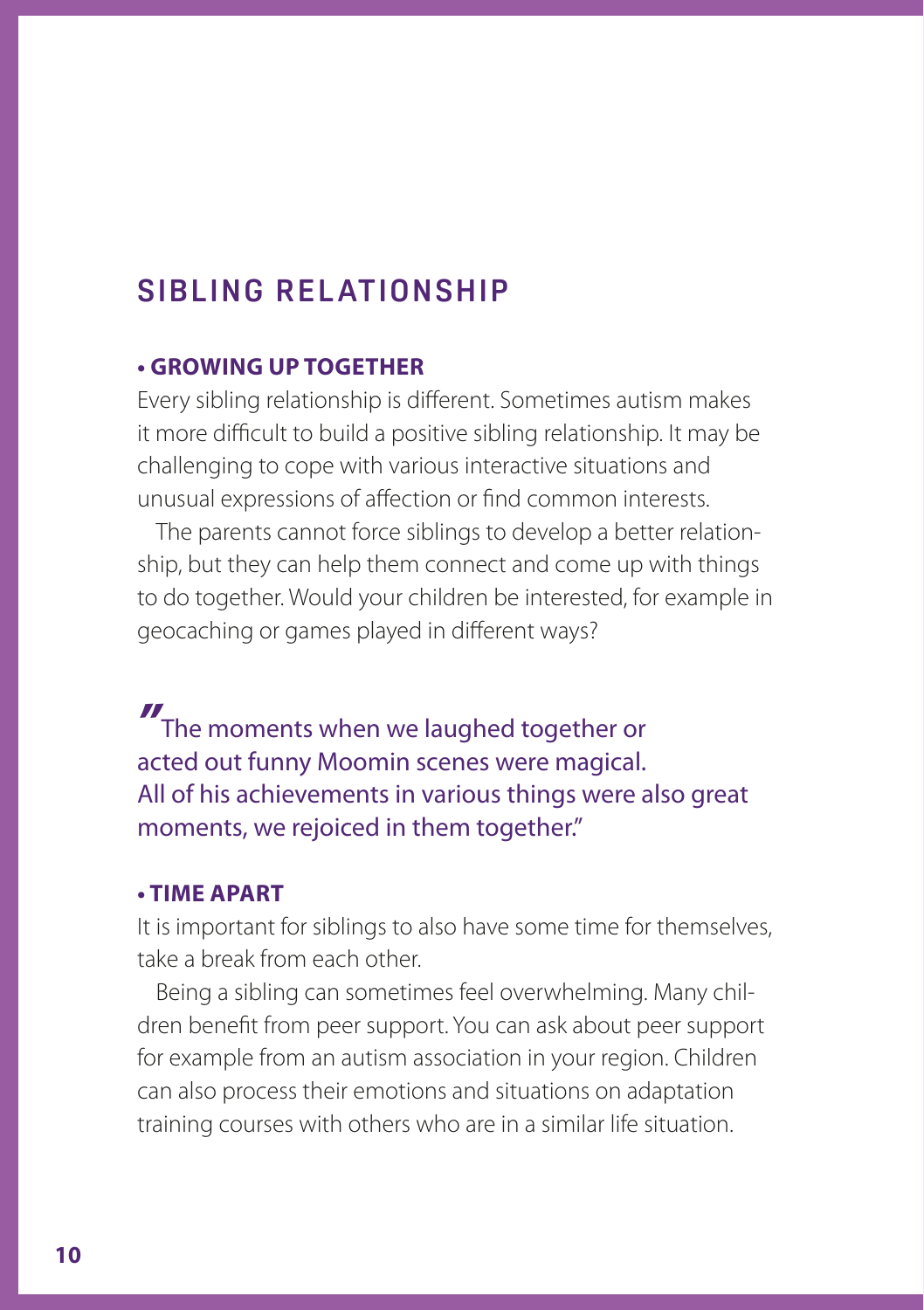#### Kela adaptation training courses

https://www.kela.fi/web/en/rehabilitation-and-adaptationtraining-courses

It is important to keep in mind that there are many good ways to approach situations and be a parent. If your everyday life works out for you, there is no need to compare it to others. There probably is no such thing as a problem-free childhood or life. Experiencing exceptional or challenging situations does not put your child's development at risk, as long as you try to find solutions to the situations together. Resolving challenging situations teaches the child important skills.

The parents should take care of themselves and each other. When the siblings see that their everyday life is secure, they have the courage to believe in the future. Do not hesitate to ask for help and create a network to support your family. This network also provides vital support for the siblings.

*"* I love being the sibling of a special person and I feel like I've grown up to become exceptionally considerate as a person and, because of this, I have a good foundation for life. I don't feel I've missed out on anything, quite the opposite."